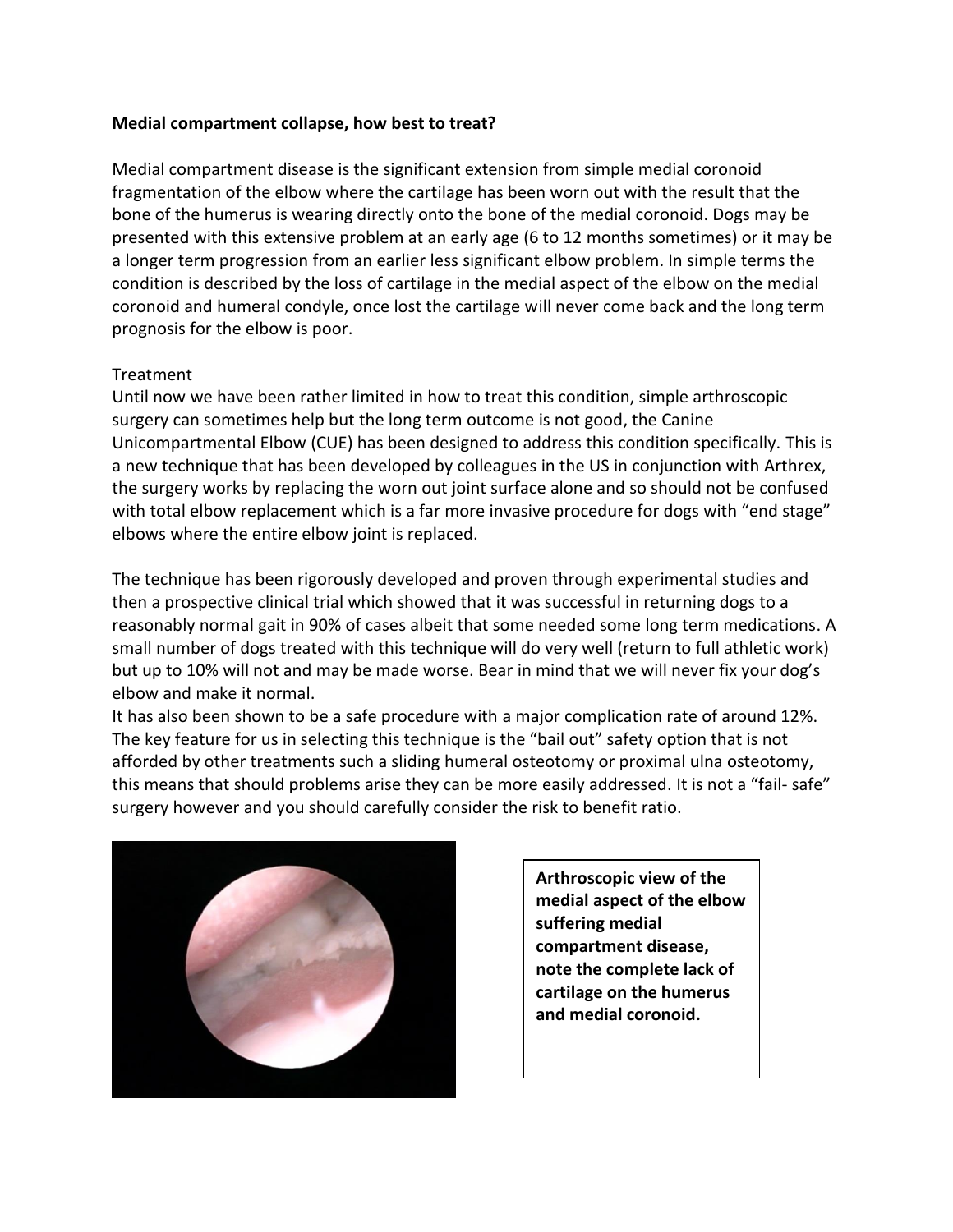

Images of the implants in position in an elbow model and the post operative X ray, images courtesy of Arthrex

Because the technique is new and requires dedicated training not everyone is allowed to perform the surgery, we are proud to be only the second clinic in the UK accredited for the procedure (accreditation 2012). This treatment is not necessarily the best option for all dogs with extensive medial compartment disease but for young dogs with a badly damaged elbow and in some older dogs it does provide the potential for a hugely improved quality of life which will hopefully provide a long term solution. Follow up studies so far have shown that the benefit that is provided in the medium term (up to 6 months) is continued later into life although so far (December '14) follow up is to 4 ½ years , so we may at last have an answer to the problem of how best to treat dogs with significant elbow disease.

The technique requires that we place the implants into very specific locations in the elbow and as such a large open approach is required. This surgery is not a small, simply procedure and as such it is imperative that we are confident that nothing else will help, this is not a first line treatment option in our clinic your dog must have first had an arthroscopy and still have a clinical problem.

Because of its significant open approach the morbidity of the procedure (the discomfort caused by the surgery) is more than an arthroscopy and your dog will sometimes take up to six months before they are showing significant improvement on how they were before surgery although in our experience they are at about the same level after about two to three months. Making sure